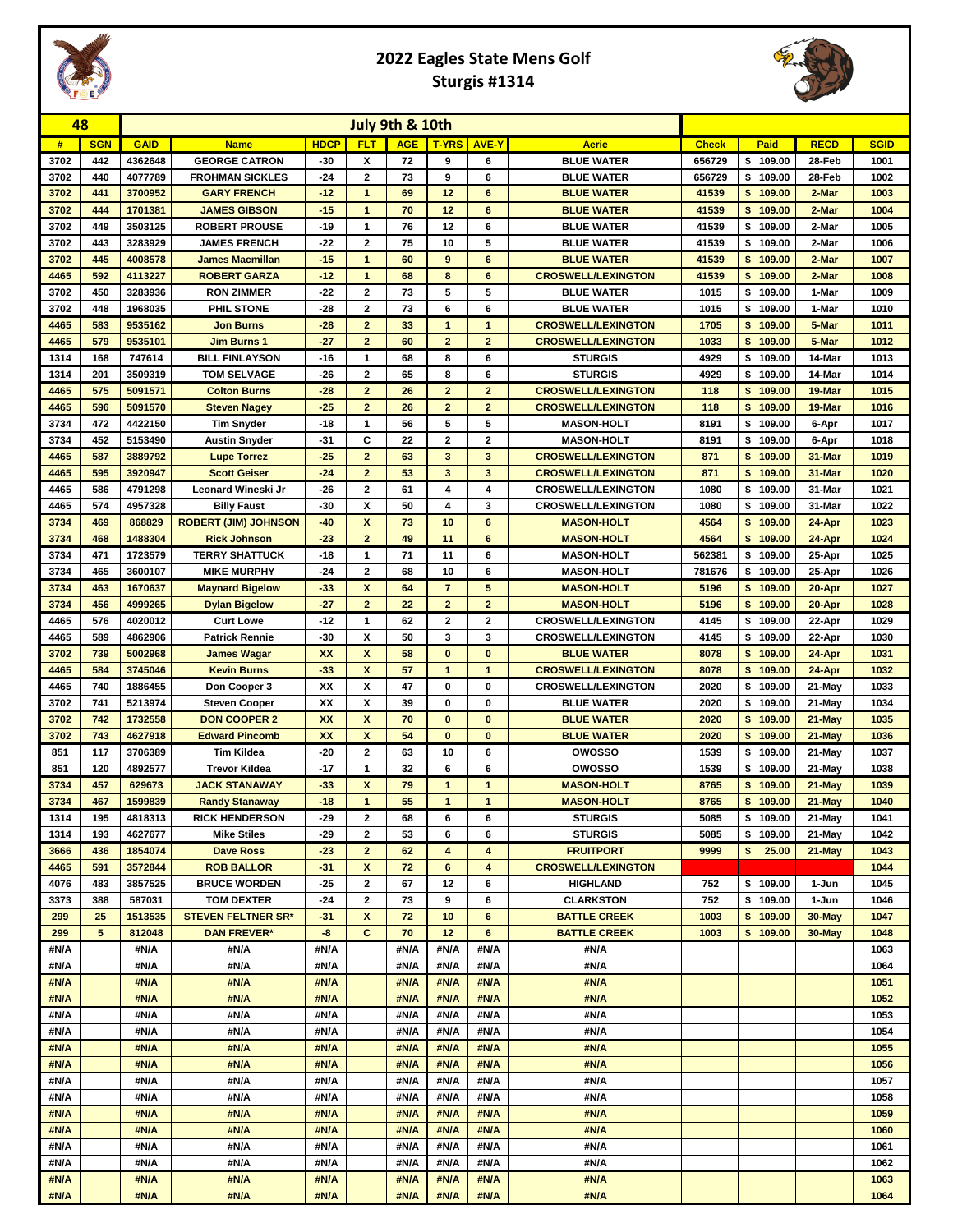|  |  |  | #N/A | #N/A |  |  | 1065 |
|--|--|--|------|------|--|--|------|
|  |  |  | #N/A | #N/A |  |  | 1066 |
|  |  |  | #N/A | #N/A |  |  | 1067 |
|  |  |  | #N/A | #N/A |  |  | 1068 |
|  |  |  | #N/A | #N/A |  |  | 1069 |
|  |  |  | #N/A | #N/A |  |  | 1070 |
|  |  |  | #N/A | #N/A |  |  | 1071 |
|  |  |  | #N/A | #N/A |  |  | 1072 |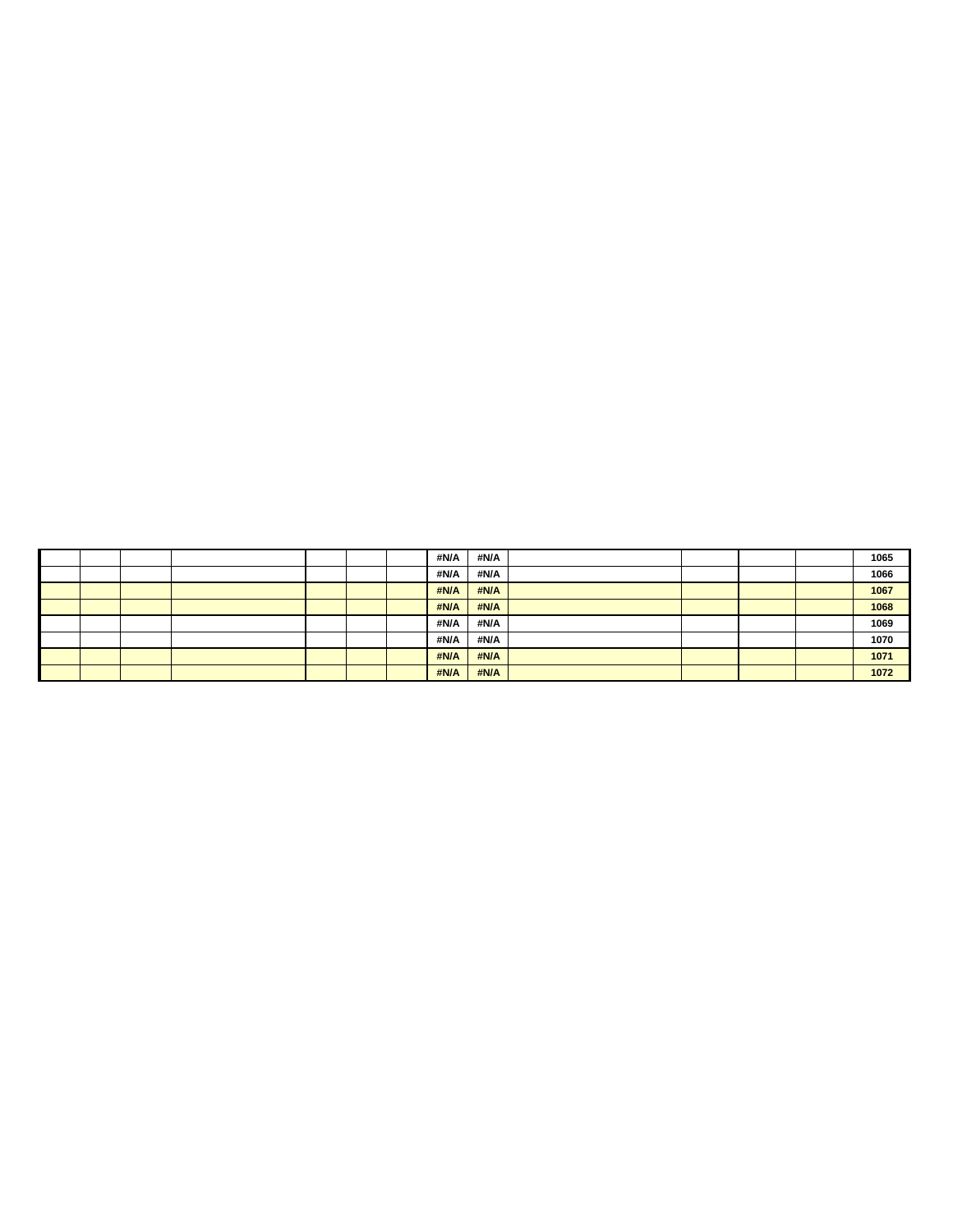|  |  |  | #N/A         | #N/A         |  |  | 1073           |
|--|--|--|--------------|--------------|--|--|----------------|
|  |  |  | #N/A         | #N/A         |  |  | 1074           |
|  |  |  | #N/A         | #N/A         |  |  | 1075           |
|  |  |  | #N/A         | #N/A         |  |  | 1076           |
|  |  |  | #N/A         | #N/A         |  |  | 1077           |
|  |  |  | #N/A         | #N/A         |  |  | 1078           |
|  |  |  | #N/A         | #N/A         |  |  | 1079           |
|  |  |  | #N/A         | #N/A         |  |  | 1080           |
|  |  |  | #N/A         | #N/A         |  |  | 1081           |
|  |  |  | #N/A         | #N/A         |  |  | 1082           |
|  |  |  | #N/A         | #N/A         |  |  | 1083           |
|  |  |  | #N/A         | #N/A         |  |  | 1084           |
|  |  |  | #N/A         | #N/A         |  |  | 1085           |
|  |  |  | #N/A         | #N/A         |  |  | 1086           |
|  |  |  | #N/A         | #N/A         |  |  | 1087           |
|  |  |  | #N/A         | #N/A         |  |  | 1088           |
|  |  |  | #N/A         | #N/A         |  |  | 1089           |
|  |  |  | #N/A         | #N/A         |  |  | 1090           |
|  |  |  | #N/A         | #N/A         |  |  | 1091           |
|  |  |  | #N/A         | #N/A         |  |  | 1092           |
|  |  |  | #N/A         | #N/A         |  |  | 1093           |
|  |  |  | #N/A         | #N/A         |  |  | 1094           |
|  |  |  | #N/A         | #N/A         |  |  | 1095           |
|  |  |  | #N/A         | #N/A         |  |  | 1088           |
|  |  |  | #N/A         | #N/A         |  |  | 1097           |
|  |  |  | #N/A         | #N/A         |  |  | 1098           |
|  |  |  | #N/A         | #N/A         |  |  | 1099           |
|  |  |  | #N/A         | #N/A         |  |  | 1100           |
|  |  |  | #N/A         | #N/A         |  |  | 1101           |
|  |  |  | #N/A         | #N/A         |  |  | 1102           |
|  |  |  | #N/A         | #N/A         |  |  | 1103           |
|  |  |  | #N/A         | #N/A         |  |  | 1104           |
|  |  |  | #N/A         | #N/A         |  |  | 1105           |
|  |  |  | #N/A         | #N/A         |  |  | 1106           |
|  |  |  | #N/A         | #N/A         |  |  | 1107           |
|  |  |  | #N/A         | #N/A         |  |  | 1108           |
|  |  |  | #N/A         | #N/A         |  |  | 1109           |
|  |  |  | #N/A         | #N/A         |  |  | 1110           |
|  |  |  | #N/A         | #N/A         |  |  | 1111           |
|  |  |  | #N/A         | #N/A         |  |  | 1112           |
|  |  |  |              | #N/A         |  |  |                |
|  |  |  |              |              |  |  |                |
|  |  |  | #N/A         |              |  |  | 1113           |
|  |  |  | #N/A         | #N/A         |  |  | 1114           |
|  |  |  | #N/A         | #N/A         |  |  | $\boxed{1115}$ |
|  |  |  | #N/A         | #N/A         |  |  | 1116           |
|  |  |  | #N/A         | #N/A         |  |  | 1117           |
|  |  |  | #N/A         | #N/A         |  |  | 1118           |
|  |  |  | #N/A         | #N/A         |  |  | 1119           |
|  |  |  | #N/A         | #N/A         |  |  | 1120           |
|  |  |  | #N/A         | #N/A         |  |  | 1121           |
|  |  |  | #N/A         | #N/A         |  |  | 1122           |
|  |  |  | #N/A         | #N/A         |  |  | 1123           |
|  |  |  | #N/A         | #N/A         |  |  | 1124           |
|  |  |  | #N/A         | #N/A         |  |  | 1125           |
|  |  |  | #N/A         | #N/A         |  |  | 1126           |
|  |  |  | #N/A         | #N/A         |  |  | 1127           |
|  |  |  | #N/A         | #N/A         |  |  | 1128           |
|  |  |  | #N/A         | #N/A         |  |  | 1129           |
|  |  |  | #N/A         | #N/A         |  |  | 1130           |
|  |  |  | #N/A         | #N/A         |  |  | 1131           |
|  |  |  | #N/A         | #N/A         |  |  | 1132           |
|  |  |  | #N/A         | #N/A         |  |  | 1133           |
|  |  |  | #N/A         | #N/A         |  |  | 1134           |
|  |  |  | #N/A         | #N/A         |  |  | 1135           |
|  |  |  | #N/A         | #N/A         |  |  | 1136           |
|  |  |  | #N/A         | #N/A         |  |  | 1137           |
|  |  |  | #N/A         | #N/A         |  |  | 1138           |
|  |  |  | #N/A         | #N/A         |  |  | 1139           |
|  |  |  | #N/A         | #N/A         |  |  | 1140           |
|  |  |  | #N/A         | #N/A         |  |  | 1141           |
|  |  |  | #N/A         | #N/A         |  |  | 1142           |
|  |  |  | #N/A<br>#N/A | #N/A<br>#N/A |  |  | 1143<br>1144   |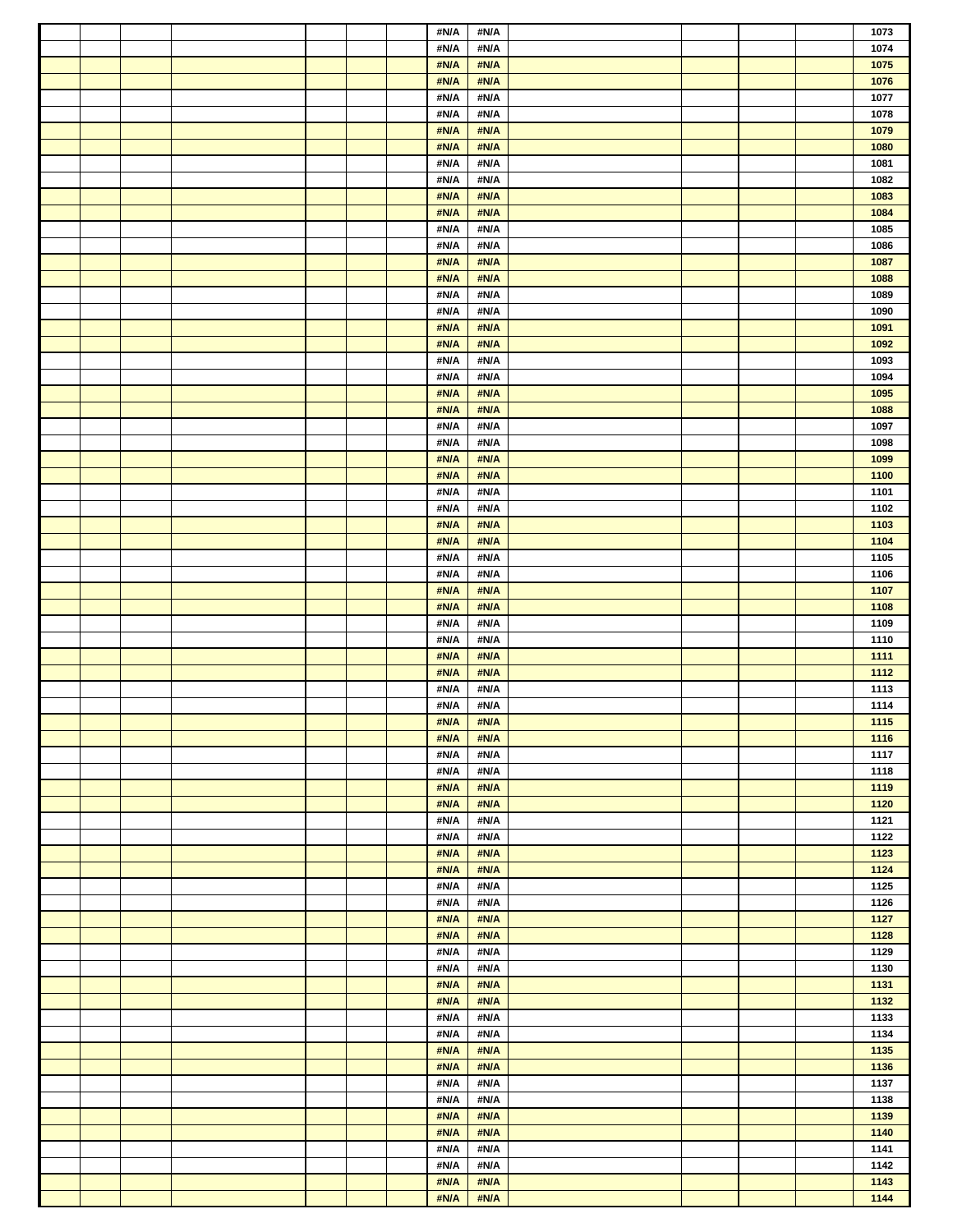## **2022 Eagles State Mens Golf Sturgis #1314**



| 68           |            | <b>July 16th &amp; 17th</b> |                                              |                |                              |            |                               |                               | 0                                    |              |                         |                |              |
|--------------|------------|-----------------------------|----------------------------------------------|----------------|------------------------------|------------|-------------------------------|-------------------------------|--------------------------------------|--------------|-------------------------|----------------|--------------|
| #            | <b>SGN</b> | <b>GAID</b>                 | <b>Name</b>                                  | <b>HDCP</b>    | <b>FLT</b>                   | <b>AGE</b> | <b>T-YRS</b>                  | <b>AVE-Y</b>                  | Aerie                                | <b>Check</b> | Paid                    | <b>RECD</b>    | <b>SGID</b>  |
| 3206         | 340        | 565343                      | <b>KERBY HULL SR.</b>                        | $-22$          | 2                            | 66         | 1                             | $\mathbf{1}$                  | <b>MADISON HEIGHTS</b>               | 8766         | \$109.00                | 24-Feb         | 2001         |
| 3206         | 339        | 4518508                     | Kerby Hull Jr.                               | $-19$          | 1                            | 28         | 1                             | 1                             | <b>MADISON HEIGHTS</b>               | 8766         | \$109.00                | 24-Feb         | 2002         |
| 3206         | 733        | 4128441                     | <b>Phil Satterla</b>                         | XX             | X                            | 63         | $\bf{0}$                      | $\bf{0}$                      | <b>MADISON HEIGHTS</b>               | 8766         | \$109.00                | 24-Feb         | 2003         |
| 3206         | 337        | 1715701                     | <b>BILL VETTORI</b>                          | XX             | X                            | 79         | $\overline{2}$                | $\bf{0}$                      | <b>MADISON HEIGHTS</b>               | 8766         | \$109.00                | 24-Feb         | 2004         |
| 3206         | 341        | 994944                      | <b>KIM (OTIS) HULL</b>                       | $-22$          | 2                            | 65         | 1                             | 1                             | <b>MADISON HEIGHTS</b>               | 7236         | \$109.00                | 28-Feb         | 2005         |
| 3206         | 342        | 5056635                     | Michael Irla                                 | $-24$          | $\mathbf{2}$                 | 39         | 1                             | 1                             | <b>MADISON HEIGHTS</b>               | 7236         | \$109.00                | 28-Feb         | 2006         |
| 851          | 57         | 3122824                     | <b>Chris Taphouse</b>                        | $-4$           | C                            | 50         | 10                            | 6                             | <b>OWOSSO</b>                        | 1062         | \$109.00                | 27-Feb         | 2007         |
| 851          | 63<br>321  | 250113                      | <b>DENNY TAPHOUSE</b>                        | $-26$          | $\overline{2}$               | 75         | 12                            | 6                             | <b>OWOSSO</b>                        | 1062         | \$109.00                | 27-Feb         | 2008         |
| 2887<br>3373 | 360        | 4802657<br>4041760          | John Scott Wallace*<br><b>GERALD KINSEY*</b> | $-23$<br>$-13$ | 2<br>1                       | 60<br>65   | $\mathbf 2$<br>$\overline{2}$ | $\mathbf 2$<br>$\overline{2}$ | <b>WATERFORD</b>                     | 1139<br>1139 | \$109.00<br>\$109.00    | 7-Mar<br>7-Mar | 2009<br>2010 |
| 3373         | 370        | 5035278                     | <b>JOHN MCGOWAN</b>                          | $-16$          | $\mathbf{1}$                 | 75         | $\overline{2}$                | $\overline{2}$                | <b>CLARKSTON</b><br><b>CLARKSTON</b> | 6954         | \$109.00                | 1-Mar          | 2011         |
| 2588         | 300        | 717100                      | <b>REHO KRAUSE</b>                           | $-26$          | $\overline{2}$               | 79         | 10                            | $\overline{\mathbf{4}}$       | <b>TAWAS BAY</b>                     | 6954         | \$109.00                | 1-Mar          | 2012         |
| 1314         | 189        | 304544                      | <b>LARRY BOALS</b>                           | -8             | С                            | 68         | 12                            | 6                             | <b>STURGIS</b>                       | 1010         | \$109.00                | 25-Mar         | 2013         |
| 1314         | 173        | 4675916                     | <b>DAVE LINDSAY</b>                          | $-12$          | 1                            | 68         | 4                             | 3                             | <b>STURGIS</b>                       | 1010         | \$109.00                | 25-Mar         | 2014         |
| 3575         | 416        | 3747052                     | <b>JOSEPH CERRE</b>                          | -5             | C                            | 70         | 12                            | 6                             | <b>UNION LAKE</b>                    | 8500         | \$109.00                | 25-Mar         | 2015         |
| 3373         | 734        | 587050                      | <b>MIKE FLOOD</b>                            | <b>XX</b>      | X                            | 72         | $\bf{0}$                      | $\bf{0}$                      | <b>CLARKSTON</b>                     | 8500         | \$109.00                | 25-Mar         | 2016         |
| 1314         | 198        | 305463                      | <b>SAM SWORD</b>                             | -6             | С                            | 77         | 8                             | $\overline{\mathbf{2}}$       | <b>STURGIS</b>                       | 670          | \$109.00                | 26-Mar         | 2017         |
| 1314         | 187        | 4675906                     | <b>JOHN LEWIS</b>                            | $-27$          | $\overline{2}$               | 71         | 1                             | 1                             | <b>STURGIS</b>                       | 670          | \$109.00                | 26-Mar         | 2018         |
| 851          | 119        | 1649980                     | <b>Tony Toma</b>                             | -9             | C                            | 55         | $\overline{2}$                | $\overline{2}$                | <b>OWOSSO</b>                        | 6112         | \$109.00                | 30-Mar         | 2019         |
| 851          | 52         | 4899527                     | Al Kregger                                   | $-13$          | $\mathbf{1}$                 | 54         | $\overline{2}$                | $\overline{2}$                | <b>OWOSSO</b>                        | 6112         | \$109.00                | 30-Mar         | 2020         |
| 3206         | 735        | 1015715                     | William Miettinen                            | XX             | x                            | 64         | 0                             | 0                             | <b>MADISON HEIGHTS</b>               | 5245         | \$109.00                | 4-Mar          | 2021         |
| 3206         | 736        | 3996378                     | <b>BILL KEENE</b>                            | XX             | X                            | 72         | 0                             | 0                             | <b>MADISON HEIGHTS</b>               | 5245         | \$109.00                | 4-Mar          | 2022         |
| 851          | 105        | 4027680                     | <b>Paul Enos</b>                             | $-13$          | 1                            | 57         | $\mathbf{1}$                  | $\mathbf{1}$                  | <b>OWOSSO</b>                        | 1083         | \$109.00                | 10-Apr         | 2023         |
| 851          | 74         | 973679                      | <b>HERB JENKINS</b>                          | $-19$          | $\mathbf{1}$                 | 92         | $\overline{\mathbf{4}}$       | $\overline{\mathbf{4}}$       | <b>OWOSSO</b>                        | 1083         | \$109.00                | 10-Apr         | 2024         |
| 851          | 737        | 4027678                     | <b>Billy Crandall</b>                        | XX             | x                            | 61         | 0                             | 0                             | owosso                               | 1083         | \$109.00                | 10-Apr         | 2025         |
| 851          | 738        | 5273075                     | Tim O'Dell                                   | XX             | X                            | 60         | 0                             | 0                             | owosso                               | 1083         | \$109.00                | 10-Apr         | 2026         |
| 851          | 93         | 1794088                     | <b>LYNN BOWNE</b>                            | $-15$          | 1                            | 71         | 12                            | 6                             | <b>OWOSSO</b>                        | 13538        | \$109.00                | 11-Apr         | 2027         |
| 851          | 71         | 3921027                     | <b>Greg Frank</b>                            | $-16$          | $\mathbf{1}$                 | 61         | 4                             | 4                             | owosso                               | 13538        | \$109.00                | 11-Apr         | 2028         |
| 3373         | 350        | 3991418                     | <b>CHARLES ZIMMER</b>                        | $-10$          | 1                            | 77         | 10                            | 6                             | <b>CLARKSTON</b>                     | 6300         | \$109.00                | 12-Apr         | 2029         |
| 3373         | 392        | 4368228                     | <b>WILLY COOPER</b>                          | -5             | С                            | 68         | 10                            | 6                             | <b>CLARKSTON</b>                     | 5358         | \$109.00                | 12-Apr         | 2030         |
| 851<br>851   | 107<br>102 | 249810<br>1672940           | <b>Phil Jenkinson</b><br><b>Mike Vanhorn</b> | $-10$<br>$-19$ | $\mathbf{1}$<br>$\mathbf{1}$ | 64<br>60   | 12<br>12                      | 6<br>6                        | <b>OWOSSO</b><br><b>OWOSSO</b>       | 2743<br>3652 | 25.00<br>\$<br>\$109.00 | 9-Apr<br>8-Apr | 2031<br>2032 |
| 2380         | 264        | 4806066                     | <b>LARRY WARNER</b>                          | $-4$           | С                            | 71         | 6                             | 6                             | <b>VASSAR</b>                        | 1164         | \$109.00                | 7-Apr          | 2033         |
| 851          | 122        | 5019240                     | <b>WILLIE MCCALL</b>                         | $-13$          | 1                            | 69         | 4                             | 4                             | owosso                               | 1164         | \$109.00                | 7-Apr          | 2034         |
| 2380         | 260        | 3575558                     | <b>Ken Mayer</b>                             | -8             | C                            | 61         | 5                             | 5                             | <b>VASSAR</b>                        | 1164         | \$109.00                | 7-Apr          | 2035         |
| 2427         | 277        | 5005164                     | <b>DAN MCLEOD</b>                            | $-7$           | C                            | 69         | $\overline{\mathbf{4}}$       | $\overline{\mathbf{4}}$       | <b>LAPEER</b>                        | 1164         | \$109.00                | 7-Apr          | 2036         |
| 2380         | 255        | 5079045                     | <b>Craig Norris</b>                          | $-12$          | $\mathbf{1}$                 | 62         | 3                             | 3                             | <b>VASSAR</b>                        | 1164         | \$109.00                | 7-Apr          | 2037         |
| 2380         | 271        | 5066677                     | <b>Todd Ostrander</b>                        | $-13$          | 1                            | 56         | 3                             | 3                             | <b>VASSAR</b>                        | 1164         | \$109.00                | 7-Apr          | 2038         |
| 2380         | 263        | 4882874                     | <b>Kevin Masker</b>                          | $-16$          | $\mathbf{1}$                 | 60         | $5\phantom{.0}$               | 5                             | <b>VASSAR</b>                        | 1164         | \$109.00                | 7-Apr          | 2039         |
| 2380         | 269        | 5066673                     | <b>Scott Kowitz</b>                          | $-13$          | $\overline{1}$               | 51         | $\overline{2}$                | $\overline{2}$                | <b>VASSAR</b>                        | 1164         | 109.00<br>\$            | 7-Apr          | 2040         |
| 2380         | 254        | 5210409                     | Al Harvey                                    | -9             | С                            | 59         | 1                             | $\mathbf{1}$                  | <b>VASSAR</b>                        | 1164         | \$109.00                | 7-Apr          | 2041         |
| 2380         | 272        | 876953                      | <b>VERN DIENER</b>                           | -9             | С                            | 67         | 11                            | 6                             | <b>VASSAR</b>                        | 1164         | \$109.00                | 7-Apr          | 2042         |
| 2380         | 258        | 3016968                     | <b>Joe Rader</b>                             | $-13$          | $\mathbf{1}$                 | 64         | 12                            | 6                             | <b>VASSAR</b>                        | 1164         | \$109.00                | 7-Apr          | 2043         |
| 2380         | 261        | 3404133                     | <b>KEN MCCALL</b>                            | $-5$           | C                            | 66         | 12                            | 6                             | <b>VASSAR</b>                        | 1164         | \$109.00                | 7-Apr          | 2044         |
| 2380         | 270        | 928989                      | <b>STEPHEN JAKUBIK</b>                       | $-11$          | 1                            | 71         | 12                            | 6                             | <b>VASSAR</b>                        | 1164         | \$109.00                | 7-Apr          | 2045         |
| 2380         | 273        | 5079044                     | <b>WAYNE SCHULTZ</b>                         | $-13$          | 1                            | 67         | 3                             | 3                             | <b>VASSAR</b>                        | 1164         | \$109.00                | 7-Apr          | 2046         |
| 851          | 67         | 4821417                     | <b>EDWARD MOWINISKI</b>                      | $-12$          | $\mathbf{1}$                 | 70         | $\mathbf{2}$                  | $\mathbf{2}$                  | owosso                               | 5429         | \$109.00                | 5-Apr          | 2047         |
| 851          | 70         | 3087113                     | <b>GARY SPITLER</b>                          | $-20$          | $\overline{2}$               | 74         | $\mathbf{1}$                  | $\mathbf{1}$                  | <b>OWOSSO</b>                        | 5429         | \$109.00                | 5-Apr          | 2048         |
| 851          | 80         | 249713                      | <b>Jerry Fry</b>                             | $-20$          | $\mathbf{2}$                 | 64         | 12                            | 6                             | owosso                               | 1006         | \$109.00                | 31-Mar         | 2049         |
| 851          | 60<br>158  | 249867                      | <b>DALE LANGDON</b><br><b>RICHARD GROAT</b>  | $-21$<br>$-22$ | 2<br>$\overline{2}$          | 70<br>70   | 11<br>12                      | 6<br>6                        | owosso<br><b>PONTIAC</b>             | 1006<br>1698 | \$109.00                | 31-Mar         | 2050         |
| 1230<br>4321 | 570        | 292838<br>3917619           | Tom Ewell*                                   | $-22$          | $\overline{2}$               | 62         | 4                             | $\mathbf{1}$                  | <b>GREENVILLE</b>                    |              | \$109.00                | 2-Apr          | 2051<br>2052 |
| 2634         | 317        | 495655                      | <b>WILIAM SEVON</b>                          | $-22$          | $\mathbf{2}$                 | 77         | 12                            | 6                             | <b>ROCHESTER</b>                     | 4325         | \$109.00                | 25-Apr         | 2053         |
| 2634         | 308        | 1377251                     | <b>JAMES WALKER</b>                          | $-16$          | 1                            | 73         | 12                            | 6                             | <b>ROCHESTER</b>                     | 4325         | \$109.00                | 25-Apr         | 2054         |
| 3734         | 464        | 3074404                     | <b>Michael Bartkowiak</b>                    | $-33$          | X                            | 61         | $\overline{2}$                | $\mathbf{2}$                  | <b>MASON-HOLT</b>                    | 5679         | \$109.00                | 25-Apr         | 2055         |
| 3734         | 453        | 4354970                     | <b>Bill Burch</b>                            | $-37$          | $\boldsymbol{x}$             | 50         | $\overline{2}$                | $\overline{2}$                | <b>MASON-HOLT</b>                    | 5679         | \$109.00                | 25-Apr         | 2056         |
| 851          | 101        | 249897                      | <b>MIKE LUICK</b>                            | $-15$          | $\mathbf{1}$                 | 70         | 12                            | 6                             | owosso                               | 5368         | \$109.00                | 21-May         | 2057         |
| 851          | 744        | 5195186                     | <b>Scott Matthies</b>                        | XX             | X                            | 27         | 0                             | 0                             | owosso                               | 5368         | \$109.00                | 21-May         | 2058         |
| 851          | 64         | 4868691                     | Donavan Praski                               | $-25$          | $\mathbf{2}$                 | 23         | 5                             | 5                             | <b>OWOSSO</b>                        | 1746         | \$109.00                | 21-May         | 2059         |
| 851          | 91         | 4713637                     | Logan Praski                                 | $-32$          | $\boldsymbol{x}$             | 26         | 5                             | 5                             | owosso                               | 1746         | \$109.00                | 21-May         | 2060         |
| 851          | 109        | 743871                      | <b>RICK PRASKI</b>                           | $-16$          | 1                            | 66         | 12                            | 6                             | owosso                               | 1746         | 25.00<br>\$             | 21-May         | 2061         |
| 851          | 56         | 1440139                     | <b>Chris Praski</b>                          | $-12$          | 1                            | 49         | 8                             | 5                             | owosso                               | 1746         | \$109.00                | 21-May         | 2062         |
| 3373         | 353        | 587126                      | <b>Danny Karrick</b>                         | $-14$          | $\mathbf{1}$                 | 64         | 11                            | 5                             | <b>CLARKSTON</b>                     | 6943         | \$109.00                | 30-May         | 2063         |
| 3373         | 365        | 587054                      | <b>JIM FOX</b>                               | $-24$          | $\overline{2}$               | 80         | 11                            | 5                             | <b>CLARKSTON</b>                     | 6943         | \$109.00                | 30-May         | 2064         |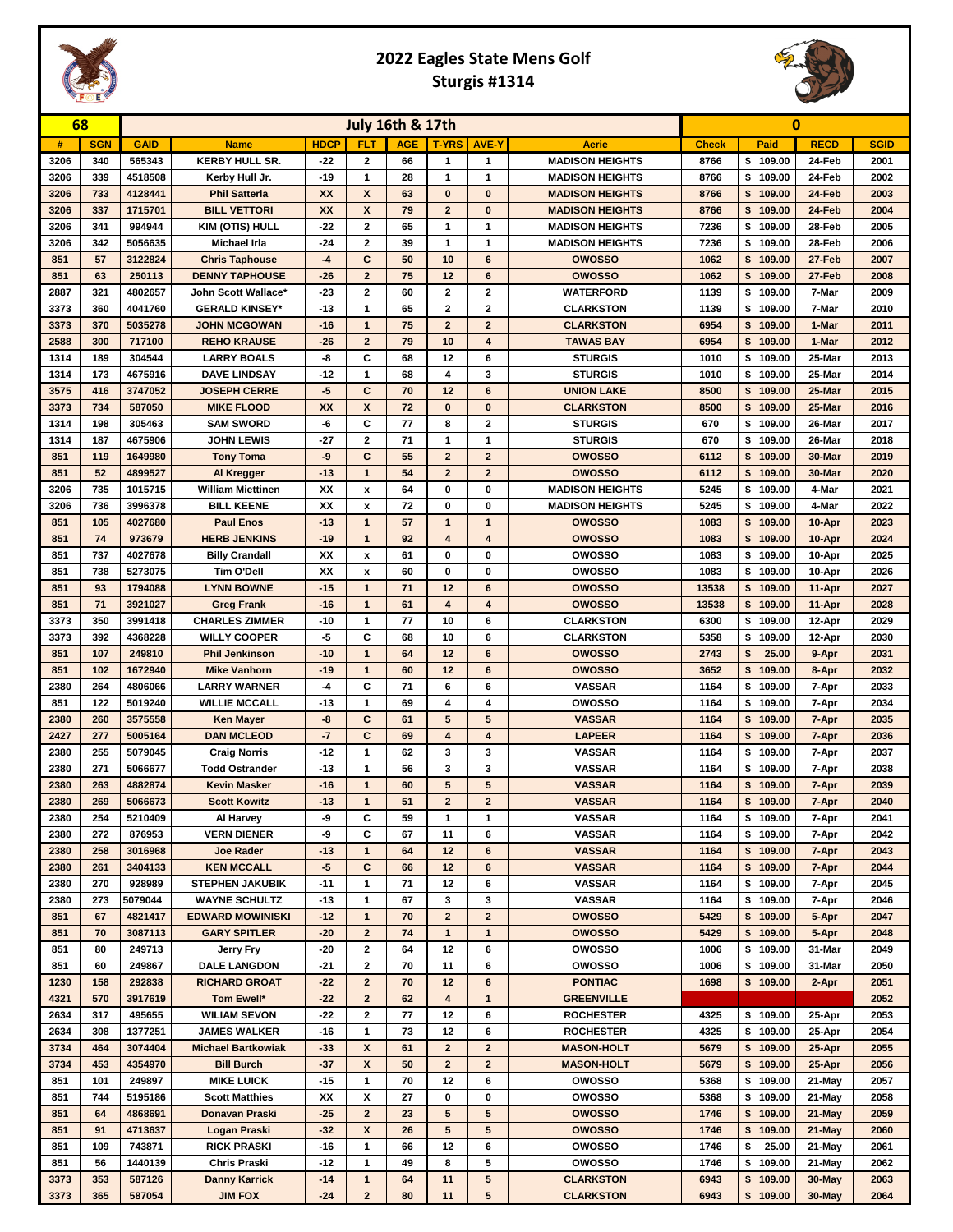| 1314 | 186 | 304534         | <b>JOHN BLANCHARD</b> | $-17$ |                               | 79   |      |          | <b>STURGIS</b> | 231  | 109.00 | 23-May | 2065 |
|------|-----|----------------|-----------------------|-------|-------------------------------|------|------|----------|----------------|------|--------|--------|------|
| 1314 | 174 | 937597         | David Blanchard       | $-28$ |                               | 55   |      |          | <b>STURGIS</b> | 231  | 109.00 | 23-May | 2066 |
| 3609 | 745 | <b>XXXXXXX</b> | <b>TOM BETZ</b>       | XX    | $\overline{\phantom{a}}$<br>́ | 65   |      | $\bf{0}$ | <b>CLIO</b>    | 1571 | 109.00 | 4-May  | 2067 |
| 3609 | 746 | <b>XXXXXXX</b> | <b>STEVE MCNALLE</b>  | XX    | $\mathbf{v}$<br>◠             | 121  |      | $\bf{0}$ | <b>CLIO</b>    | 1571 | 109.00 | 4-May  | 2068 |
|      |     |                |                       |       |                               |      |      |          |                |      |        |        |      |
| #N/A |     | #N/A           | #N/A                  | #N/A  |                               | #N/A | #N/A | #N/A     | #N/A           |      |        |        | 2069 |
| #N/A |     | #N/A           | #N/A                  | #N/A  |                               | #N/A | #N/A | #N/A     | #N/A           |      |        |        | 2070 |
| #N/A |     | #N/A           | #N/A                  | #N/A  |                               | #N/A | #N/A | #N/A     | #N/A           |      |        |        | 2071 |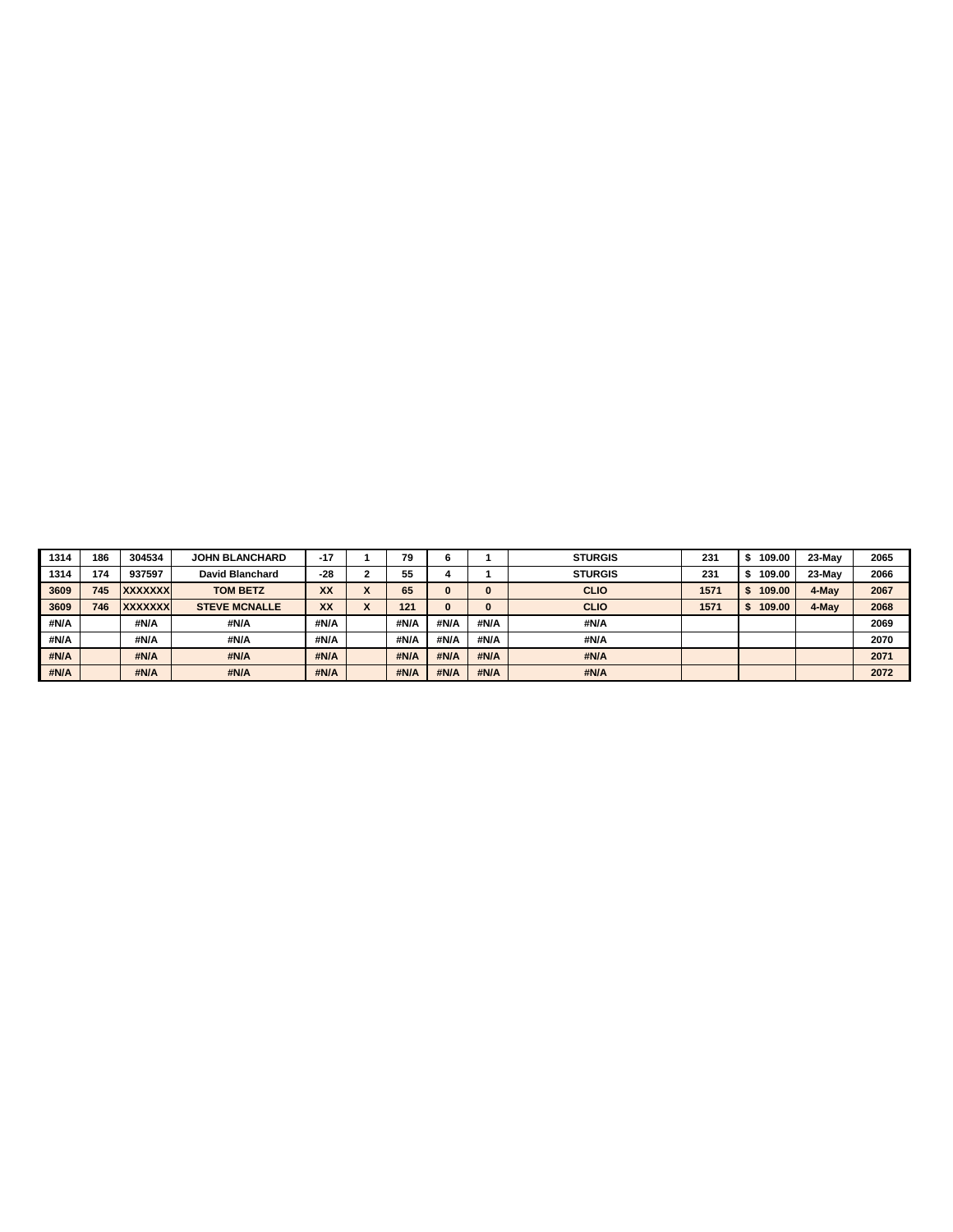| #N/A | #N/A | #N/A | #N/A | #N/A | #N/A | #N/A | #N/A |  | 2073 |
|------|------|------|------|------|------|------|------|--|------|
| #N/A | #N/A | #N/A | #N/A | #N/A | #N/A | #N/A | #N/A |  | 2074 |
| #N/A | #N/A | #N/A | #N/A | #N/A | #N/A | #N/A | #N/A |  | 2075 |
| #N/A | #N/A | #N/A | #N/A | #N/A | #N/A | #N/A | #N/A |  | 2076 |
| #N/A | #N/A | #N/A | #N/A | #N/A | #N/A | #N/A | #N/A |  | 2077 |
| #N/A | #N/A | #N/A | #N/A | #N/A | #N/A | #N/A | #N/A |  | 2078 |
| #N/A | #N/A | #N/A | #N/A | #N/A | #N/A | #N/A | #N/A |  | 2079 |
| #N/A | #N/A | #N/A | #N/A | #N/A | #N/A | #N/A | #N/A |  | 2080 |
| #N/A | #N/A | #N/A | #N/A | #N/A | #N/A | #N/A | #N/A |  | 2081 |
|      | #N/A | #N/A | #N/A | #N/A | #N/A | #N/A | #N/A |  | 2082 |
| #N/A |      |      |      |      |      |      |      |  |      |
| #N/A | #N/A | #N/A | #N/A | #N/A | #N/A | #N/A | #N/A |  | 2083 |
| #N/A | #N/A | #N/A | #N/A | #N/A | #N/A | #N/A | #N/A |  | 2084 |
| #N/A | #N/A | #N/A | #N/A | #N/A | #N/A | #N/A | #N/A |  | 2085 |
| #N/A | #N/A | #N/A | #N/A | #N/A | #N/A | #N/A | #N/A |  | 2086 |
| #N/A | #N/A | #N/A | #N/A | #N/A | #N/A | #N/A | #N/A |  | 2087 |
| #N/A | #N/A | #N/A | #N/A | #N/A | #N/A | #N/A | #N/A |  | 2088 |
| #N/A | #N/A | #N/A | #N/A | #N/A | #N/A | #N/A | #N/A |  | 2089 |
| #N/A | #N/A | #N/A | #N/A | #N/A | #N/A | #N/A | #N/A |  | 2090 |
| #N/A | #N/A | #N/A | #N/A | #N/A | #N/A | #N/A | #N/A |  | 2091 |
| #N/A | #N/A | #N/A | #N/A | #N/A | #N/A | #N/A | #N/A |  | 2092 |
| #N/A | #N/A | #N/A | #N/A | #N/A | #N/A | #N/A | #N/A |  | 2093 |
| #N/A | #N/A | #N/A | #N/A | #N/A | #N/A | #N/A | #N/A |  | 2094 |
| #N/A | #N/A | #N/A | #N/A | #N/A | #N/A | #N/A | #N/A |  | 2095 |
| #N/A | #N/A | #N/A | #N/A | #N/A | #N/A | #N/A | #N/A |  | 2096 |
| #N/A | #N/A | #N/A | #N/A | #N/A | #N/A | #N/A | #N/A |  | 2097 |
| #N/A | #N/A | #N/A | #N/A | #N/A | #N/A | #N/A | #N/A |  | 2098 |
| #N/A | #N/A | #N/A | #N/A | #N/A | #N/A | #N/A | #N/A |  | 2099 |
| #N/A | #N/A | #N/A | #N/A | #N/A | #N/A | #N/A | #N/A |  | 2100 |
| #N/A | #N/A | #N/A | #N/A | #N/A | #N/A | #N/A | #N/A |  | 2101 |
| #N/A | #N/A | #N/A | #N/A | #N/A | #N/A | #N/A | #N/A |  | 2102 |
| #N/A | #N/A | #N/A | #N/A | #N/A | #N/A | #N/A | #N/A |  | 2103 |
| #N/A | #N/A | #N/A | #N/A | #N/A | #N/A | #N/A | #N/A |  | 2104 |
|      |      | #N/A | #N/A |      |      |      | #N/A |  |      |
| #N/A | #N/A |      |      | #N/A | #N/A | #N/A |      |  | 2105 |
| #N/A | #N/A | #N/A | #N/A | #N/A | #N/A | #N/A | #N/A |  | 2106 |
| #N/A | #N/A | #N/A | #N/A | #N/A | #N/A | #N/A | #N/A |  | 2107 |
| #N/A | #N/A | #N/A | #N/A | #N/A | #N/A | #N/A | #N/A |  | 2108 |
| #N/A | #N/A | #N/A | #N/A | #N/A | #N/A | #N/A | #N/A |  | 2109 |
| #N/A | #N/A | #N/A | #N/A | #N/A | #N/A | #N/A | #N/A |  | 2110 |
| #N/A | #N/A | #N/A | #N/A | #N/A | #N/A | #N/A | #N/A |  | 2111 |
| #N/A | #N/A | #N/A | #N/A | #N/A | #N/A | #N/A | #N/A |  | 2112 |
| #N/A | #N/A | #N/A | #N/A | #N/A | #N/A | #N/A | #N/A |  | 2113 |
| #N/A | #N/A | #N/A | #N/A | #N/A | #N/A | #N/A | #N/A |  | 2114 |
| #N/A | #N/A | #N/A | #N/A | #N/A | #N/A | #N/A | #N/A |  | 2115 |
| #N/A | #N/A | #N/A | #N/A | #N/A | #N/A | #N/A | #N/A |  | 2116 |
| #N/A | #N/A | #N/A | #N/A | #N/A | #N/A | #N/A | #N/A |  | 2117 |
| #N/A | #N/A | #N/A | #N/A | #N/A | #N/A | #N/A | #N/A |  | 2118 |
|      |      |      |      |      | #N/A | #N/A |      |  | 2119 |
|      |      |      |      |      | #N/A | #N/A |      |  | 2120 |
|      |      |      |      |      | #N/A | #N/A |      |  | 2121 |
|      |      |      |      |      | #N/A | #N/A |      |  | 2122 |
|      |      |      |      |      | #N/A | #N/A |      |  | 2123 |
|      |      |      |      |      | #N/A | #N/A |      |  | 2124 |
|      |      |      |      |      | #N/A | #N/A |      |  | 2125 |
|      |      |      |      |      | #N/A | #N/A |      |  | 2126 |
|      |      |      |      |      | #N/A | #N/A |      |  | 2127 |
|      |      |      |      |      | #N/A | #N/A |      |  | 2128 |
|      |      |      |      |      | #N/A | #N/A |      |  | 2129 |
|      |      |      |      |      | #N/A | #N/A |      |  | 2130 |
|      |      |      |      |      | #N/A | #N/A |      |  | 2131 |
|      |      |      |      |      | #N/A | #N/A |      |  | 2132 |
|      |      |      |      |      | #N/A | #N/A |      |  | 2133 |
|      |      |      |      |      | #N/A | #N/A |      |  | 2134 |
|      |      |      |      |      | #N/A | #N/A |      |  |      |
|      |      |      |      |      |      |      |      |  | 2135 |
|      |      |      |      |      | #N/A | #N/A |      |  | 2136 |
|      |      |      |      |      | #N/A | #N/A |      |  | 2137 |
|      |      |      |      |      | #N/A | #N/A |      |  | 2138 |
|      |      |      |      |      | #N/A | #N/A |      |  | 2139 |
|      |      |      |      |      | #N/A | #N/A |      |  | 2140 |
|      |      |      |      |      | #N/A | #N/A |      |  | 2141 |
|      |      |      |      |      | #N/A | #N/A |      |  | 2142 |
|      |      |      |      |      | #N/A | #N/A |      |  | 2143 |
|      |      |      |      |      | #N/A | #N/A |      |  | 2144 |